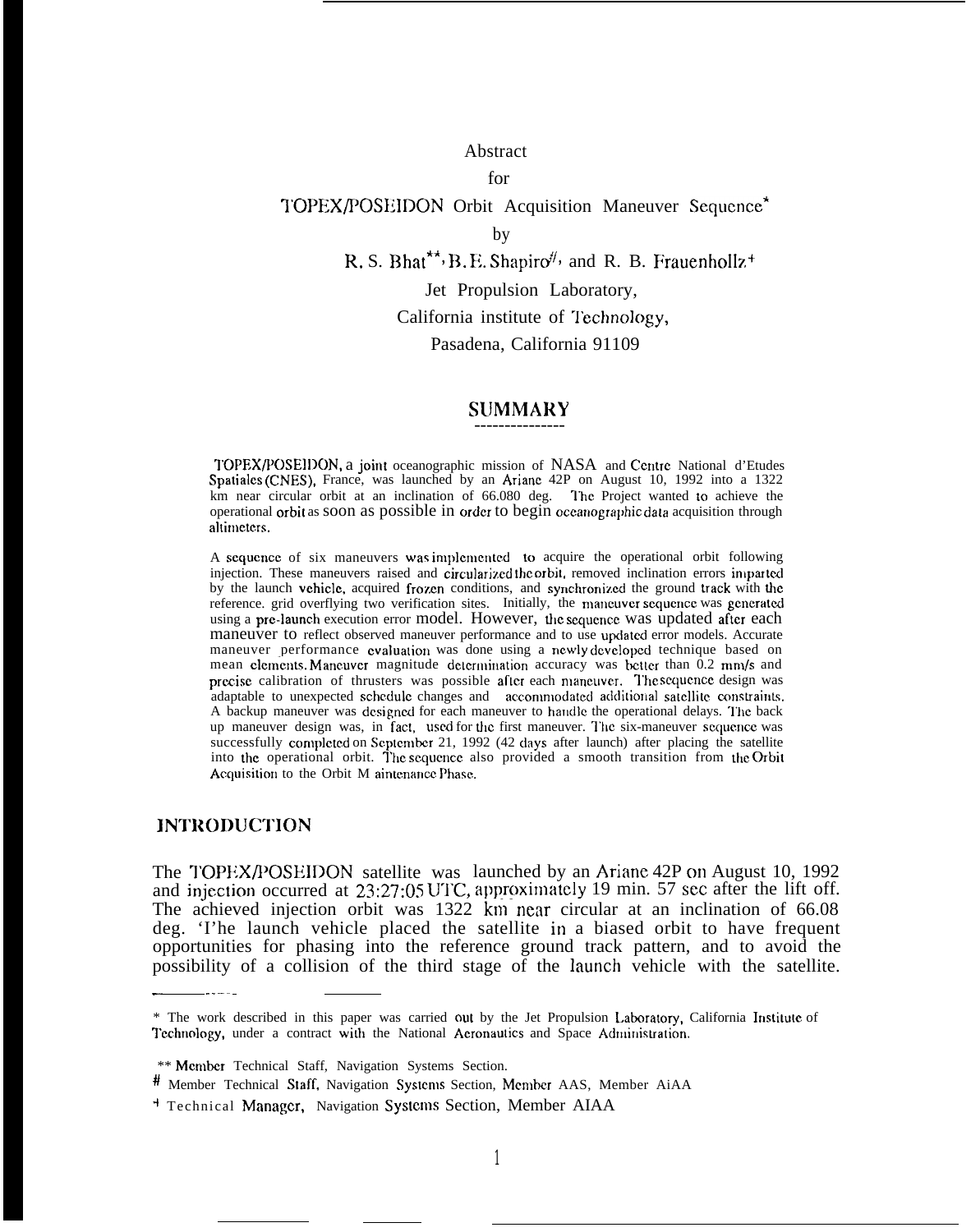The desired operational orbit is a 1336 km near circular frozen orbit with nearly constant eccentricity vector (  $e \approx 0.000095$ ,  $\omega \approx 90^\circ$  ) and an inclination of 66.040 deg<sup>1</sup>. The operational orbit was designed to provide an exact repeat ground track every 127 revolutions in 10 sidereal days. During every ground track repeat cycle the satellite overflies single NASA and one CNES verification sites<sup>2</sup>. The Project wanted to achive the operational orbit in a minimum practical time to begin altimeter data acquisition.

The satellite was built by Fairchild Space (FS) company under contract to the Jet Propulsion 1.aboratory (JPL). JPI. is also responsible conducting satellite mission operations, including operational navigation. 'I'he Flight Dynamics Facility (FDF) of the NASA Goddard Space Flight Center (GSIC) is providing operational orbit determination support using radiometric data acquired via the NASA Tracking and Data Relay Satellite System ('1'111<SS).

TOPEX/POSHIl)ON is a three-axis stabilized satellite with a large solar array extended along the pitch axis to one side. The solar array is kept pointed towards the sun all the time through solar array pitching and rotating the satellite about the yaw axis(yawsteering). "I'he satellite is in yaw steering mode for most of the time. Therefore, it is necessary to stop the yaw-steering and turn the satellite to a desired orientation before a maneuver. The satellite is put back to yaw steering mode after the maneuver. in other words, the maneuver becomes a turn-burn-turn process.

The Project conducted several test and training exercises prior to the launch, involved all operational teams, to ensure smooth operation of the complex maneuver process. Initially, a maneuvr activity timeline(5-5-4-4 -4- -- daily spacings from launch)<sup>2</sup>. was jointly evolved by all operational teams prior to the test and training exercises. An updated timeline provided more spacing between maneuvers to allow adequate time for team activities. "This timeline was adopted by the Project as the "l'his timeline was adopted by the Project as the baseline to acquire the operational orbit.

Based on expected launch vehicle and the satellite performance, a prc-launch orbit acquisition sequence was generated using worst-case for injection and maneuver execution errors. This sequence required seven maneuvers (7-7 -6-6-6-6-6 daily spacings from launch) and took 44 days to achieve the operational orbit.

After the launch, the maneuver sequence was rc-generated using achieved injection orbit and the prc-launch execution error model. The maneuver sequence and the execution error model were updated after each maneuver. Accurate maneuver performance evaluation was important for acquiring the operational orbit satisfying all rcquircmcnts and constraints. A new maneuver evaluation technique was developed anti used during the Orbit Acquisition Phase. This technique used pre and postmaneuver mean elements for accurate determination of maneuver magnitudes. FDF also provided information on maneuver evaluations using position-constraint orbit solutions. The two results using independent techniques agreed to each other for all maneuvers and increased the confidence on the maneuver performance evaluations. The desired operational orbit was very accurately achieved in 42 days two days earlier than the pre-launch plan (44 days) and provided a smooth transition to the Orbit Maintenance Phase.

This paper describes the maneuver sequence design, implementation, and evaluation process carried out to acquire the TOPEX/POSE DON operational orbit. The adaptive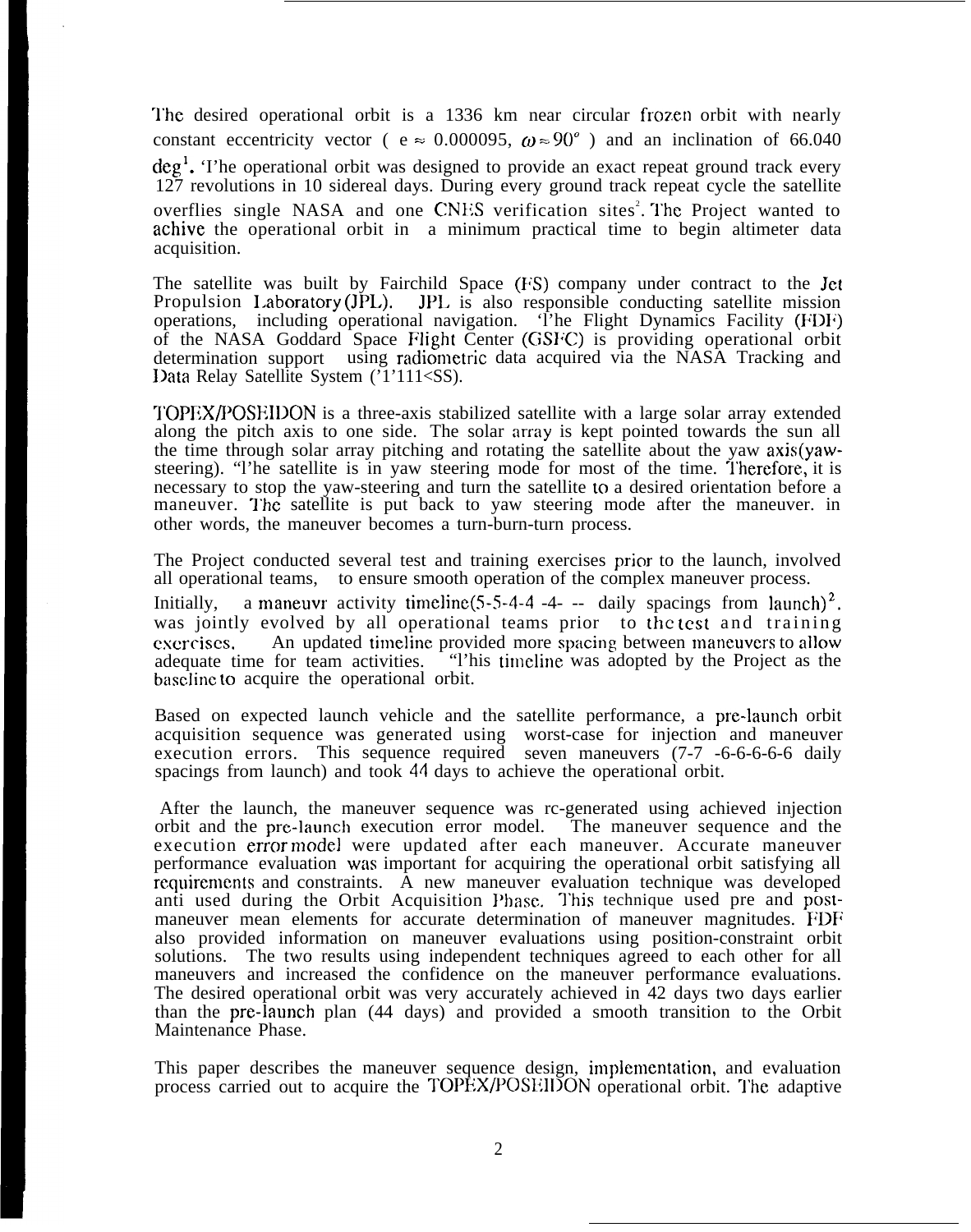nature of the maneuver design to accommodate schedule changes and additional satellite constraints is highlighted. A brief description of the maneuver evaluation process is provided and the performance of each maneuver of the sequence is illustrated.

## ORBIT REQUIREMENTS

The GSFC/FDF provided a series of orbit determination solutions for the injection orbit using two-way data acquired via the TDRS and the DSN. The epoch for these solutions was August 10, 1992 at 23:27:50 UTC which is approximately the satellite separation time. The injection orbit was well established by launch  $(l.) + 18$  hours. The L+36 hour solution was used to generate the initial maneuver sequence based on the achieved injection orbit.

The operational orbit was designed using a semi-analytical trajectory program in the presence of  $17 \times 17$  earth gravity field to meet the science requirements  $\frac{1}{2}$ . "l"his reference orbit was refined later with precision numerical integration software using  $20 \times 20$  gravity field 3. The reference orbit is a near circular frozen orbit at an altitude of 1336 km and an inclination of 66.04 deg. 'l'he orbit provides an exact repeat ground track every 10 sidereal days and 127 orbits, during which it overflies one NASA and one CNES ground verification site. "l'he equatorial distance between two consecutive reference orbit ascending node is 3156 km and there are 10 reference tracks between any two consecutive equatorial ascending nodes; one track every 315.6 km. The mean orbital parameters of the pre-launch nominal injection orbit, the postlaunch achieved injection orbit, and the operational orbit are summarized in Table 1.

# '1'able 1 Mean orbital Parameters of Injection and Operational Orbits Injection Orbit Epoch - August 10, 1992  $23:27:50.0000$  UTC (= 04:27:50.0000 *PM PIM')*

| <b>Parameter</b>     | <u>Pre-Launch</u><br><b>Injection</b><br><b>Orbit</b><br>(expected) | Post-Launch<br><b>Injection</b><br>Orbit (actual) | Operational<br><u>_Orbit</u> | <b>Required</b><br>Change |
|----------------------|---------------------------------------------------------------------|---------------------------------------------------|------------------------------|---------------------------|
|                      |                                                                     |                                                   |                              |                           |
| a(km)                | 7703.056                                                            | 7700.547                                          | 7714.429                     | 13.882 (6.4 rids)         |
| $CX10-6$             | 772                                                                 | 485                                               | 95                           | 390                       |
| $\omega$ (deg)       | 6.4                                                                 | 7.8                                               | 90.0                         | 82.2                      |
| $i^*(deg)$           | 66.0400                                                             | 66.0816                                           | 66.0400                      | $0.0416(5,2 \text{ m/s})$ |
| $\tau_{\rm n}$ (see) | 6730.83                                                             | 6727.60                                           | 6745.75                      | 18.15                     |
|                      |                                                                     |                                                   |                              |                           |

● Gravity Mean Value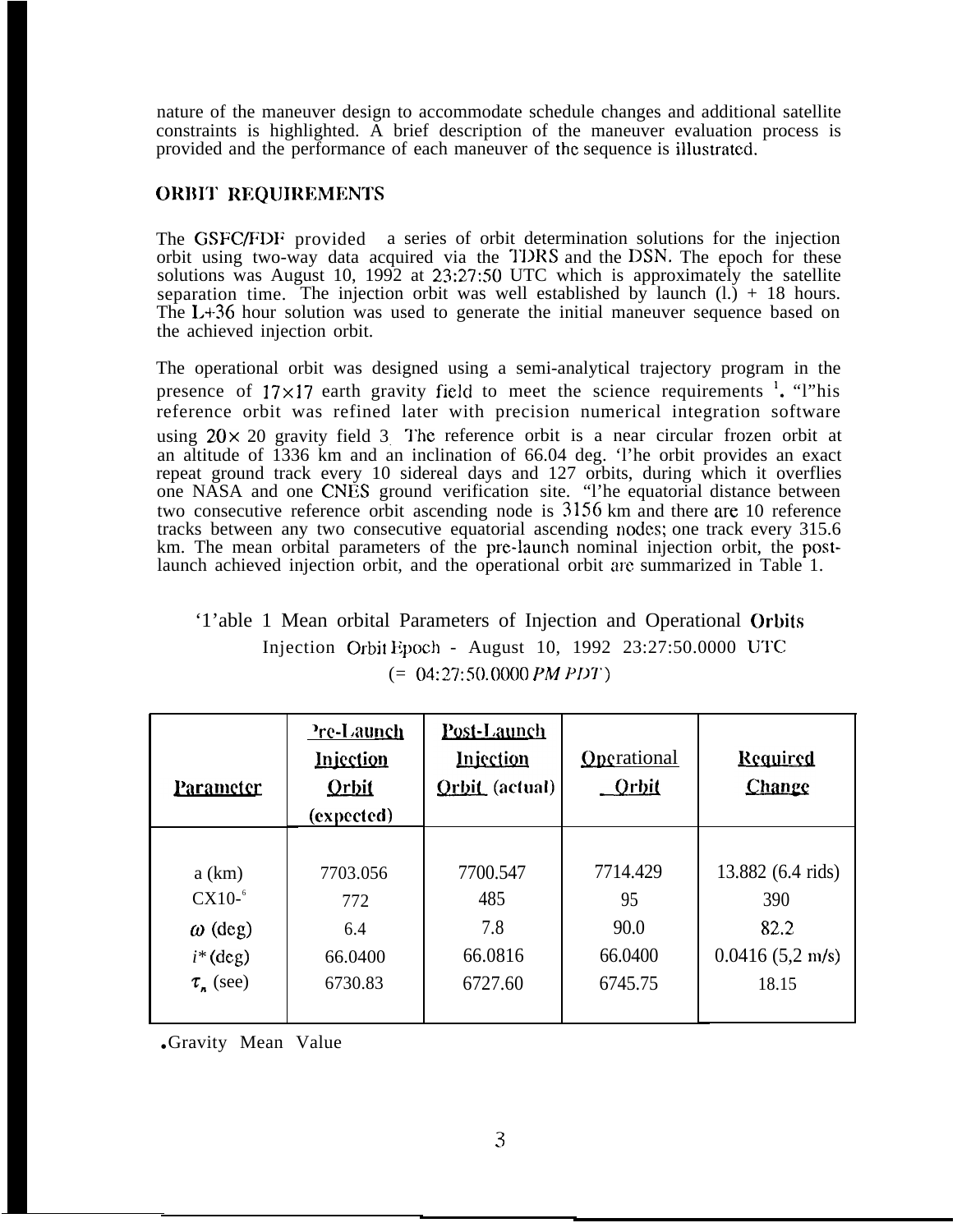The achieved semi-major axis of the injection orbit was about 2.5 km less than the pre-launch nominal value. The mean values of the apogee and the perigee altitudes were 1326 and 1319 km respectively, thus the achieved injection orbit was inside the operational orbit (Fig. 1). The nodal period was  $\approx 18.5$  sees less than that of the operational orbit, while the injection orbit inclination was 41.6 mdeg higher, requiring 5.2 m/s for correction (Fig. 2). The injection orbit ground track was drifting eastward relative to the reference track at the rate of 108.08 km/day and provided a synchronizing opportunity once every 2.9 days.





(INCLINATION GEOMETRY)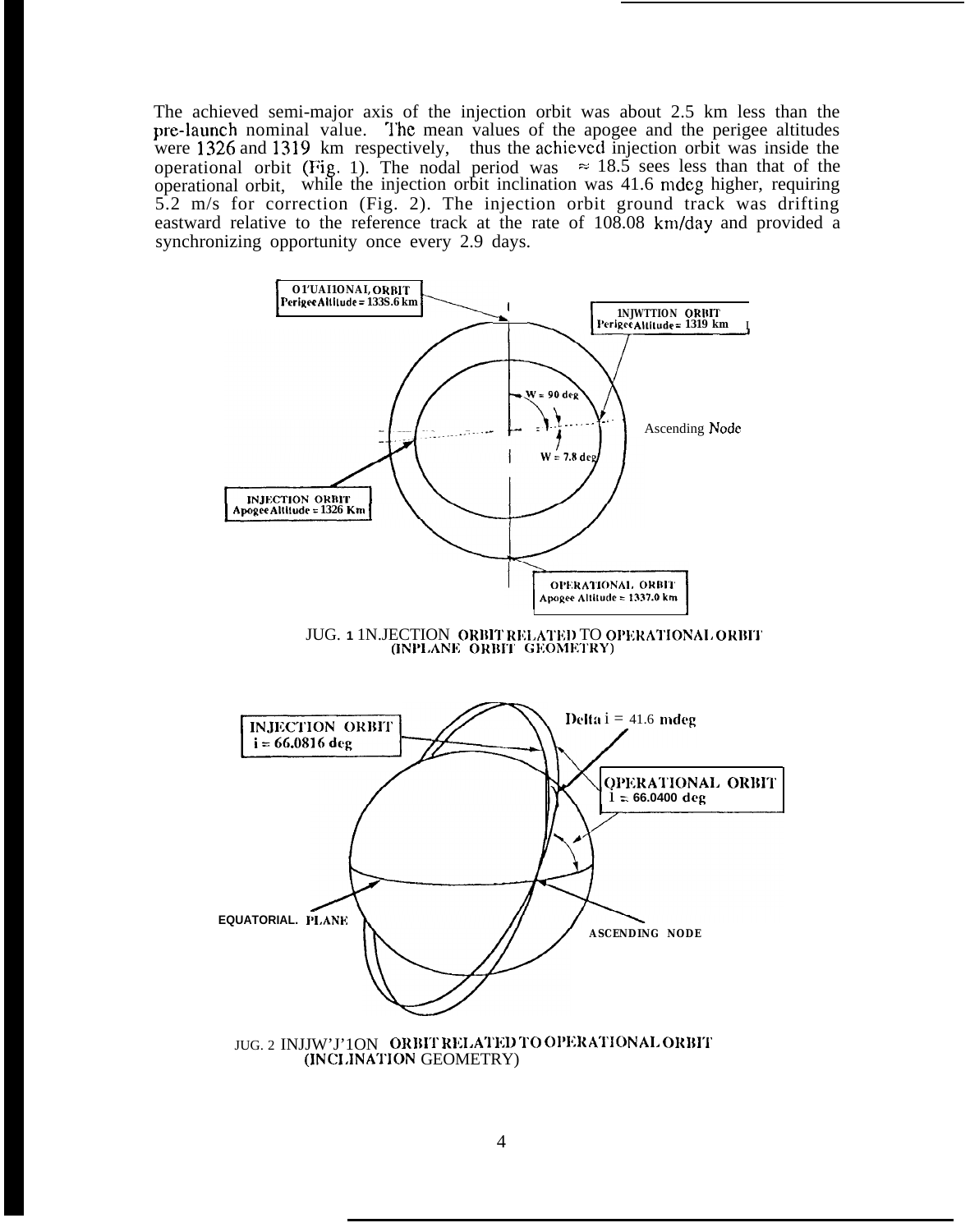The main requirement on the orbit acquisition maneuver sequence was to acquire the operational orbit including the referenence ground track pattern 2 and to provide smooth transition to the Orbit Maintenance Phase at the end of Orbit Acquisition Phase. The start of every ground track repetition cycle was chosen to have the first ascending node at 99. 92 deg east longitude<sup>1</sup>. Cycle O starts with the last maneuver of the sequence regardless of its geographic location and ends with the beginning of the Cycle 1. The residual ground track drift rate after the last maneuver of the acquisition sequence must be such that the ground track arrives at the east boundary of  $\pm 1$  km when the ascending node is at the transition of ground track repetition cycles, when the first Orbit Maintenance Maneuver is planned <sup>4</sup>.

#### 01 WRATIONAL CONSTRAIN1'S

Initially, the operational teams together evolved a set of constraints  $2$ <sup>+</sup>through mutual discussions and analyses and these constraints were modified during the pre-launch test and training exercises conducted by the Project. "1'hc modified constraints and guidelines are:

1. The first maneuver was used to calibrate the 22-nt thrusters. "l'his maneuver was an inplane maneuver and contributed to the re-targeting process. The maneuver mgnitude was constrained between 2 and 5 m/s.

2. The nominal maneuver activity timeline was  $7\n-7\n-6\n-6\n-6\n-6\n-1\nThis activity$ timeline was established during the pre-launch test and training *exercises.* The first maneuver (calibration) was scheduled 7 days after the launch, and the second maneuver was scheduled 7 days later to allow sufficient time for calibration maneuver performance analysis. Subsequent maneuvers were implemented every 6 days. A  $7$ day spacing may be used with advance notice (at least four days).

3. Maneuver centroid time was standardized between 10 AM and 2 PM Pacific Daylight Time (PDT). This time may vary within this window to locate the maneuver within the orbit as needed to acquire frozen values for e and  $\omega$ .

4. Maneuver time was constrained to be within TDRS view periods. Large maneuvers using 22-nt thrusters were also to be consistent with Omni-Antenna obscuration periods (by HGA and GPS anttenna) and Partial coverage zones.

5. A single back-up maneuver was ncccled for each maneuver in response to non-satellite operational delays. This backup was to be scheduled between three and six days afler the nominal maneuver time, chosen to minimize total time and/or number of maneuvers to reach the operational orbit.

6. The last maneuver in the sequence must provide a smooth transition from the Orbit Acquisition Phase to the Orbit Maintenance Phase.

7. Maneuver sequence must be updated after each maneuver to reflect the observed maneuver performance and any updates to the execution error model.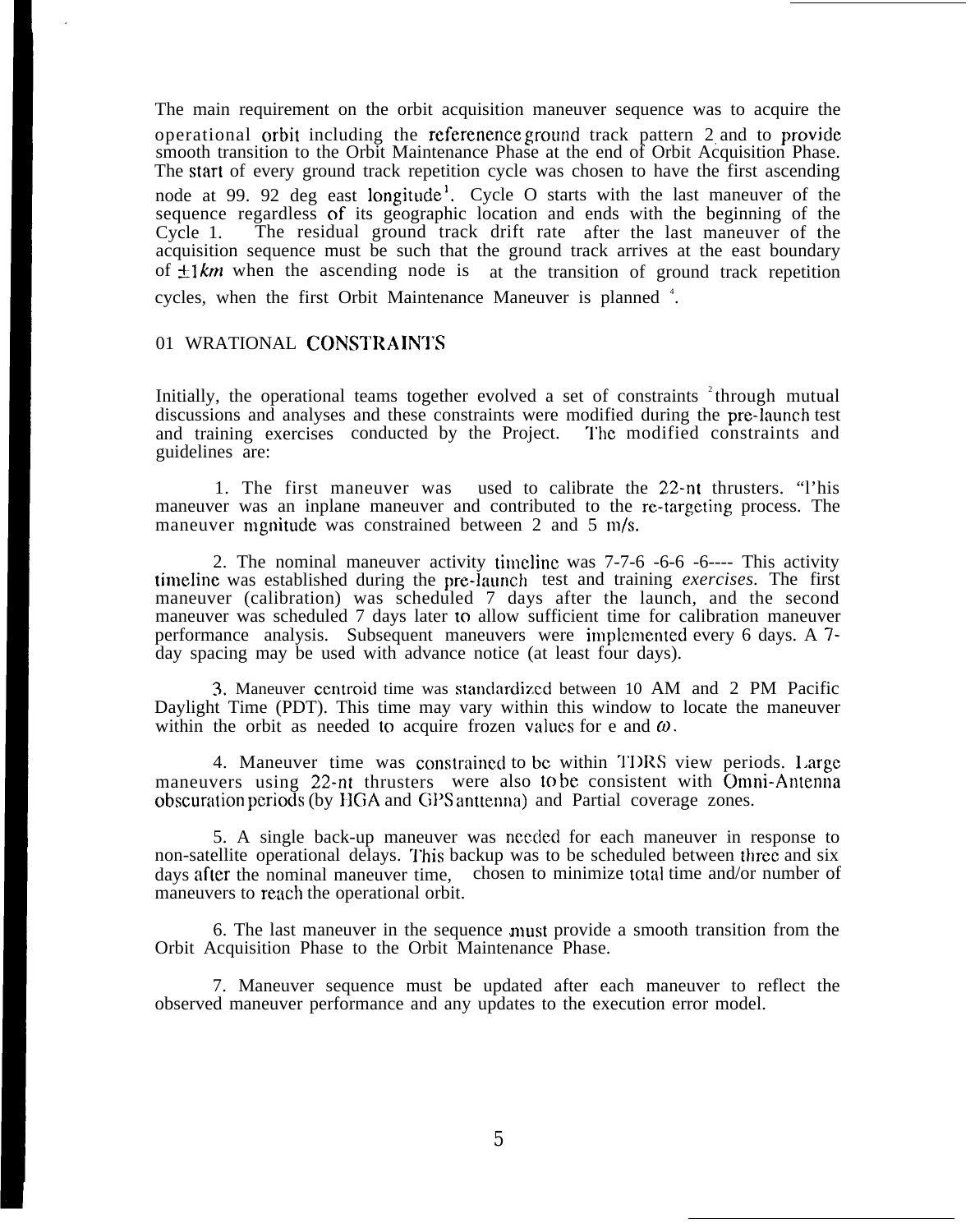#### SATELLITE CHARACTER ISTICS

TOPEX/POSEIDON is a three-axis stabilized satellite utilizing sinusoidal yaw steering mode to point its solar panel towards sun<sup>1</sup>. The yaw steering is stopped and it is slewed to the desired orientation before a maneuver and after the maneuver the satellite is slewed back to start yaw steering again. In other words, the maneuver is part of a "turn-burn-turn" sequence. The yaw turn is accomplished using only reaction wheels, requiring one to two hours to complete the turn-burn-turn process. 'l'he burn attitude is controlled by attitude jets.

The satellite propellant tank was fully loaded few hours before the launch to provide AV equivalent to  $\approx 172$  m/s. The satellite is capable of implementing maneuver magnitudes between 0.013 mm/s and 15 m/s  $5.6$  The propulsion module is a monopropellant blow-down syastem consisting of four 22 nt  $(5 1bf)$  and twelve 1 nt  $(0.2 1bf)$ thrusters  $2$ . The  $22$ -nt and four of the 1-nt thrusters are used for orbit adjust maneuvers and rest of the 1-nt thrusters are used for attitude control requirements mainly during burn. The acquisition sequence had six maneuvers of which four were large ( $>500$  mm/s) and other two were small ( $\leq 500$  *mm* /s) maneuvers, Large maneuvers were implemented using four 22-nt and small with four 1 -nt thrusters.

The Center of Mass (CM) of the satellite does not coincide with the center of body coordinates due (o the location of the solar panel (Fig. 3). The orbit adjust thrusters were carefully canted prior to the launch to align the thrust vector through the predicted CM based on pre-launch mass properties. The maneuver efficiency was expected to be less than 100 percent because of thruster duty cycling  $2$ . The worst-case maneuver efficiency<sup>7</sup> using an Open Loop Firing Pattern (OLFP) was expected to be around 60 % based on dynamic simulations. <sup>1</sup> lowcvcr, the Project decided not to use O1.FI) during the operation to avoid possible satellite excitation during a large maneuver. However, the observed maneuver efficiency was  $>60\%$  for almost all large maneuvers and  $>85\%$  for the small maneuvers.

The solar array pitching waa stopped and parked at a 90° *or* 270° (depending on convenience) pitch position before a burn using the 22-nt thrusters. This was accomplished while yaw slewing to the burn orientation. For small maneuvers  $(1-nt)$ thrusters) the solar array pitching was stopped just before the burn of a maneuver and pitching continued after the burn.

Orbit adjust maneuvers were accomplished through the following steps.

1) Stop Normal Mission Mode (yaw steering) and slew the satellite to a desired maneuver direction which accounts for thruster cant angles.

- 2) For maneuvers using 22-nt thrusters, High Gain Antenna (HGA) is brought to the parking position and Omni Antenna is used for all telecommunications and commanding
- 3) Stop the solar array pitching and rotate it to the desired parking position (90) or  $270 \text{ deg}$ ). For small maneuvers using 1 -nt thrusters, the solar array pitching is stopped before entering into Orbit Adjust Mode (OAM).

4) Enter OAM to execute the burn

 $5$ ) Reduce the satellite attitude rates due to thrusting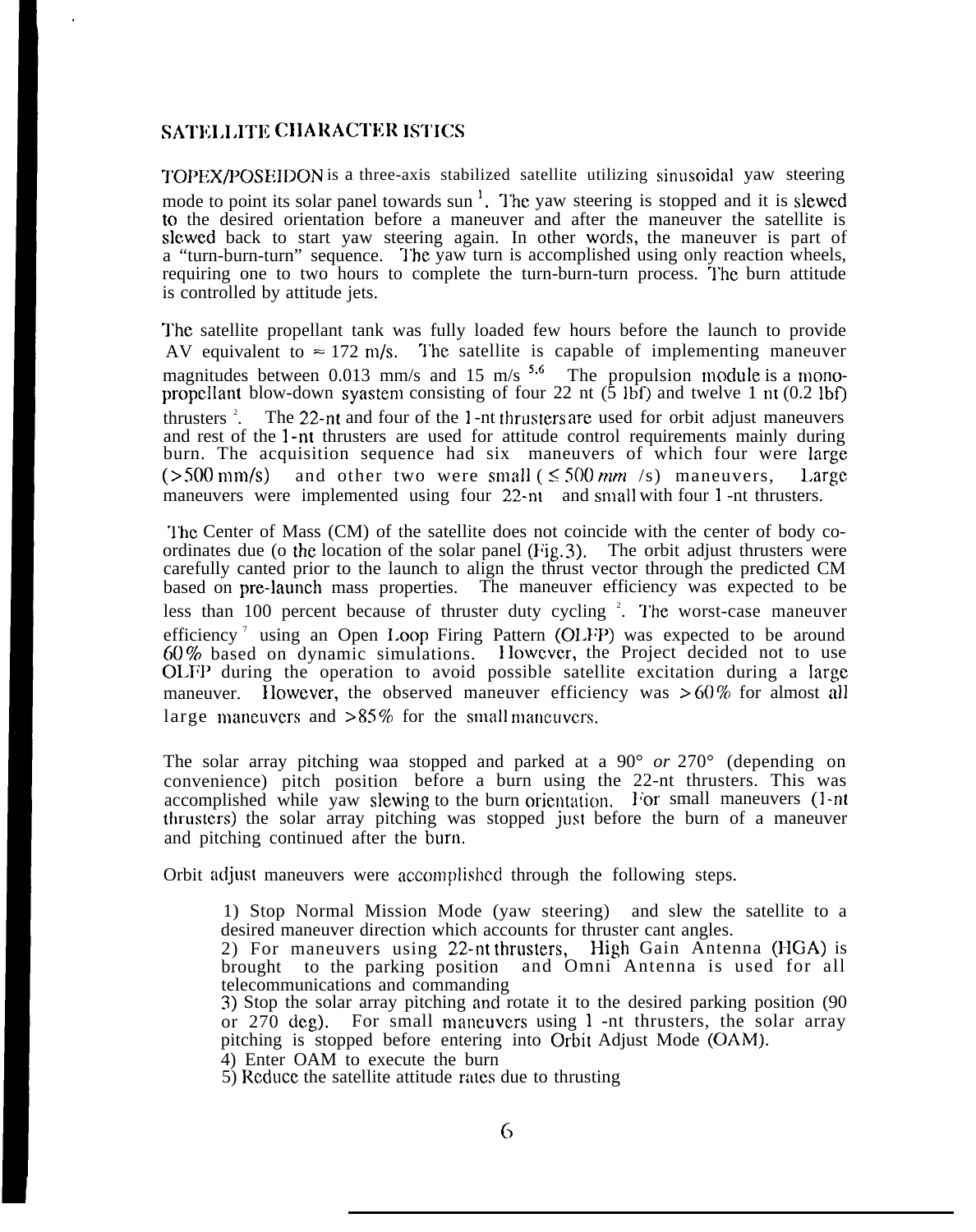6) Unwind the satellite to yaw-steering position and rotate back the solar army to pitching postion.

7) Start yaw steering mode again

#### **Omni Antenna Constraint**

The satellite communication and commanding are being carried out via one of two TDRSS, either TDRS-EAST or TDRS-WEST. The HGA used for communication with TDRSS most of the time. The onboard computer steers the HGA towards<br>TDRS-EAST or WEST depending on the viewing geometry. However, it was<br>planned to use the Omni Antenna in place of the HGA during a large maneuver due to expected large satellite attitude disturbances, which might have interrupted "The HGA antenna was brought to the parking position before the communication  $\frac{1}{1}$ . every large maneuver (Fig. 3).



Fig. 3 ILLUSTRATION OF OMNI ANTENNA CONSTRAINTS WITH THE SATELLITE

The line-of-sight between the Omni-Antenna and TDRS-EAST or TDRS-WEST is obscred at times either by the HGA or by the GPS Antenna (Fig. 3). During this obscuration period, the communication link may be lost between the satellite and TDRSS. The obscuration period can vary between 5 and 10 min. based on the satellite - TDRSS geometry. The Project did not want to lose the communication while implementing a maneuver, maneuvers using the 22-nt thrusters were not allowed during Omni-Antenna obscuration periods.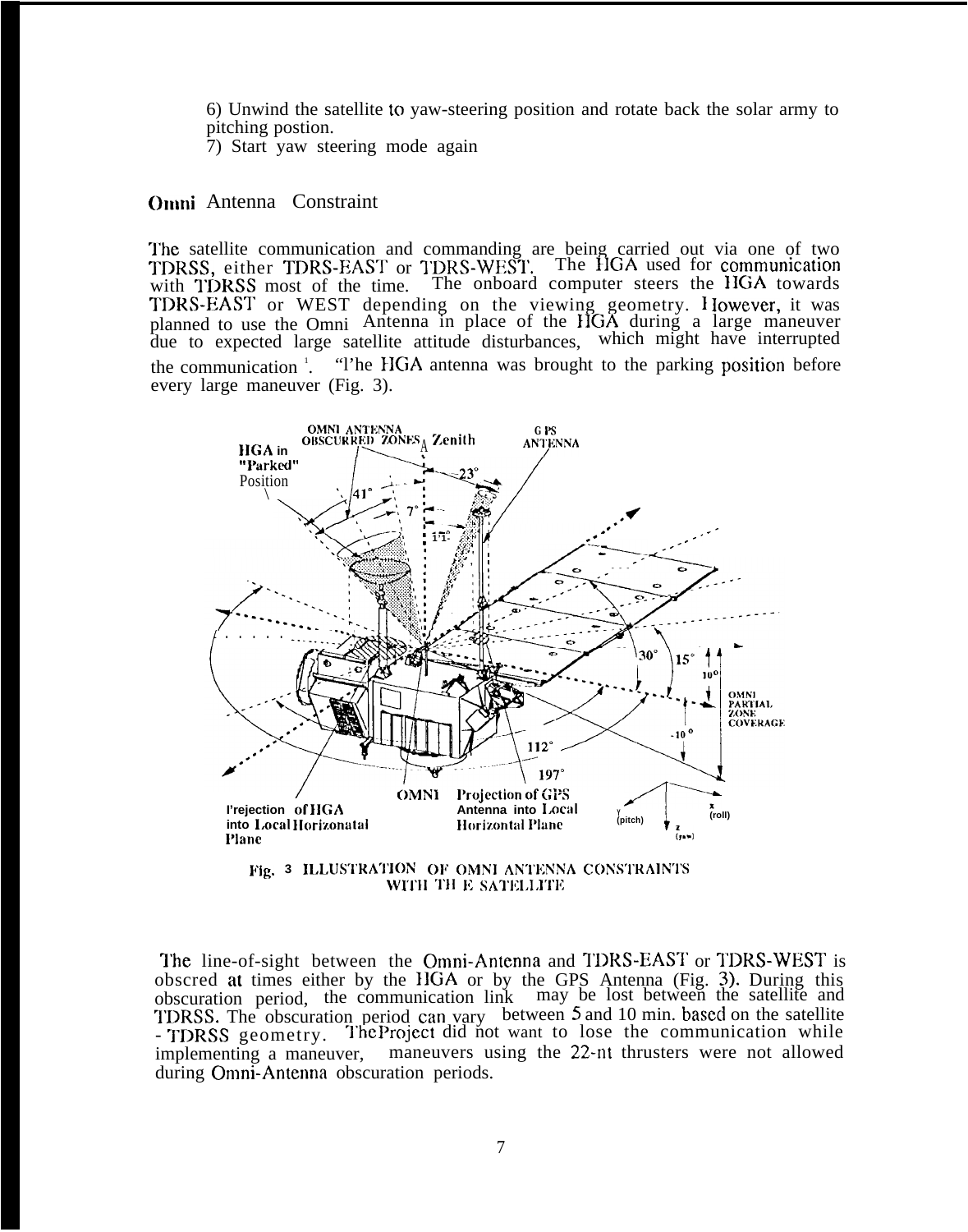The communication link was lost a few times while implementing the calibration (first) maneuver because the maneuver was implemented during the Omni-Partial coverage zones (Fig. 3). The Partial coverage zone is between  $\pm 10 \text{ deg}$  elevation with respect to the roll-pitch plane of the satellite coordinate system and forms a circular disc around the satellite. This was an additional constraint for subsequent maneuvers with 22-nt thrusters.

### MANEUVER PERFORMANCE EVAI ,UATION

The maneuver accuracy requirements were finalized jointly by Navigation at the JPI. and the GSFC/FDF who provides operational orbit determination supports. The accuracy requirement was a function of maneuver magnitude and better accuracy was needed for maneuvers with magnitudes  $\leq 100 \text{ mm/s}$ . Both FDF and JPL studied, analysed, and jointly discussed different techniques to realize the required maneuver evaluation accuracies during operation. The FDF developed and used pre and post-maneuver position-constraint orbit determination solutions for maneuver evaluation.

The Navigation at JPL developed a new technique which determined the maneuver evaluation using pre and post-maneuver mean elements. "I'he pre and post-maneuver mean elements arc obtained at the same time using pre and post-maneuver trajectory files<sup>9</sup>. Prior to the launch, the performance of the technique was verified for a null maneuver (maneuver magnitude is zero). This technique was successfully used during the Orbit Acquisition Phase and better than  $0.2 \text{ mm/s}$  accuracy was achieved for all maneuvers. The position-constrained solutions provided by  $FDF$  also The position-constrained solutions provided by FDF also provided similar accuracies. The two results based on independent techniques agreed very well with each other, thus increased the confidence on maneuver performance evaluation.

#### MANEUVER SEQUENCE AND ACHIEVED RESULTS

The complete maneuver sequence was established before the launch based on worstcase launch vehicle and satellite performance. The sequence had seven maneuvers including calibration, inclination, and inclination -trim maneuvers (Fig. 4). The inclination-trim maneuver was scheduled to remove residual inclination errors resulting from earlier maneuvers. All maneuvers  $\geq 1.0 \frac{m}{s}$  were implemented so that the expected execution errors could be absorbed by subsequent maneuvers, without adding maneuvers or delaying completion of the maneuver sequence. The complete sequence was designed to ensure ground track phasing and achieving the frozen conditions. A "shoot-short" strategy? was applied to avoid penalty ( in terms of extra days required to achieve the operational orbit) under the expected worst-case execution errors. The pre -launch sequence achieved the operational orbit with the required ground track pattern in 44 days.

After launch, the maneuver sequence was rc-designed using the achieved injection orbit and the pre-launch execution error model. The achieved inclination was 41 mdeg higher than the operational orbit inclination requiring  $5.2 \text{ m/s}$  for correction. This maneuver magnitude is almost half the pre-launch sequence inclination maneuver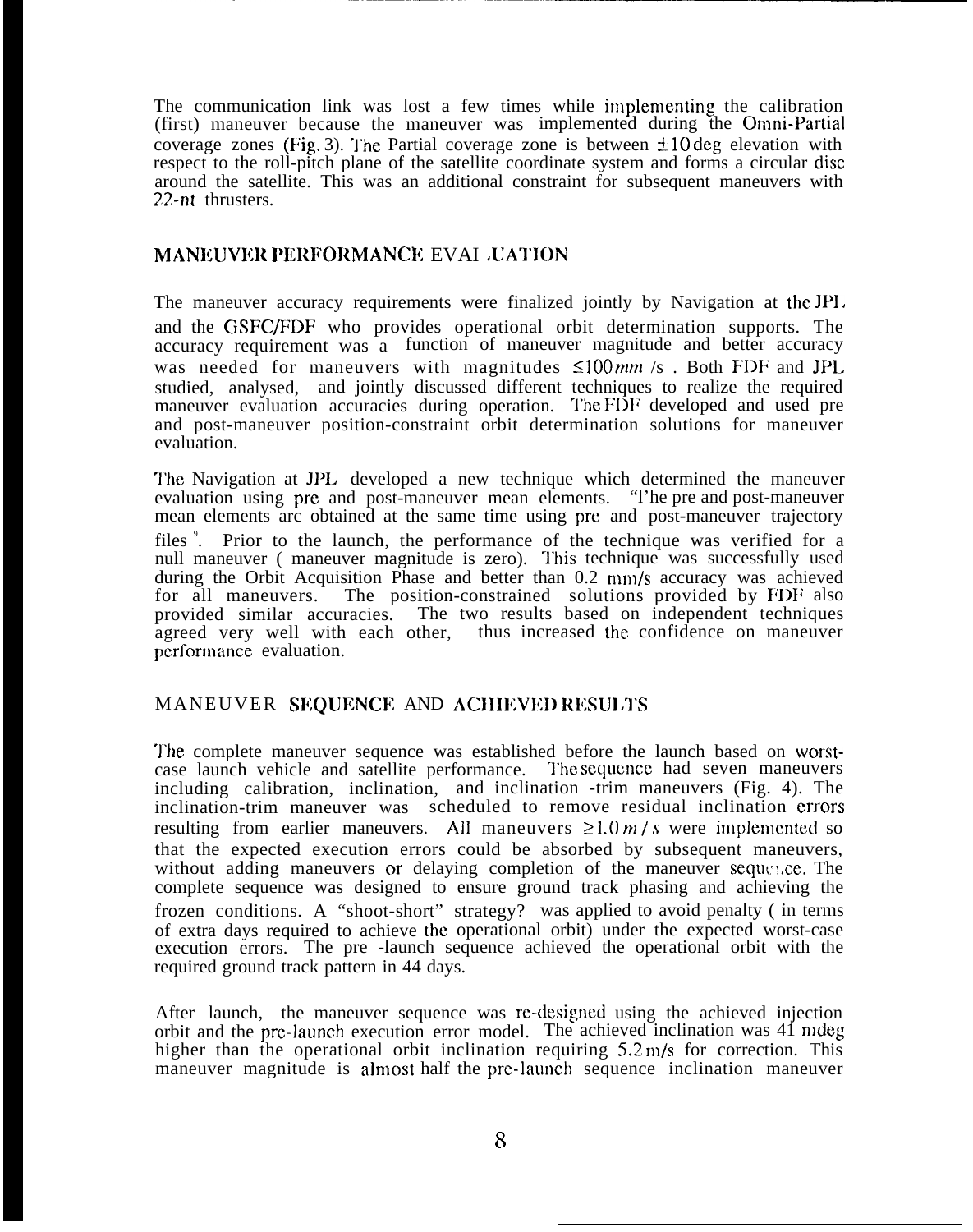magnitude (Fig. 4). Pointing errors were neglected during maneuver design, but were accounted by the satellite team while designing the satellite yaw slew the maneuver burn orientation. The inclination maneuver was small enough to cancel the planned inclination-trim maneuver. The updated sequence required six maneuvers to achieve the operational orbit in 38 days.



#### $FIG. 4$ **MANEUVER SEQUENCE DESIGN & EXECUTION**

The nominal and the back-up sequences were designed simultaneously for every The back-up sequence includes the back-up for the current maneuver and maneuver. subsequent maneuvers are implemented consistent with the activity timeline (7-7-6-6-6-The calibration maneuver was not implemented at nominally scheduled time  $6-$ )..  $(L+7$  days) due to a problem with time correlation between the satellite and the The maneuver was implemented at  $1.410$  days using cal-backup maneuver ground. sequence. Also, the expected t-e-targeting period was extended by three days (41 days). The large maneuvers using 22-nt thrusters were completed by IPM2 (Fig. 4) requiring 2.9 days (10-7-6-6). The satellite performance was better than expected (error model used for design) for these maneuvers.



Fig. 5 SYNCHING UP WITH THE REFERENCE GROUND TRACK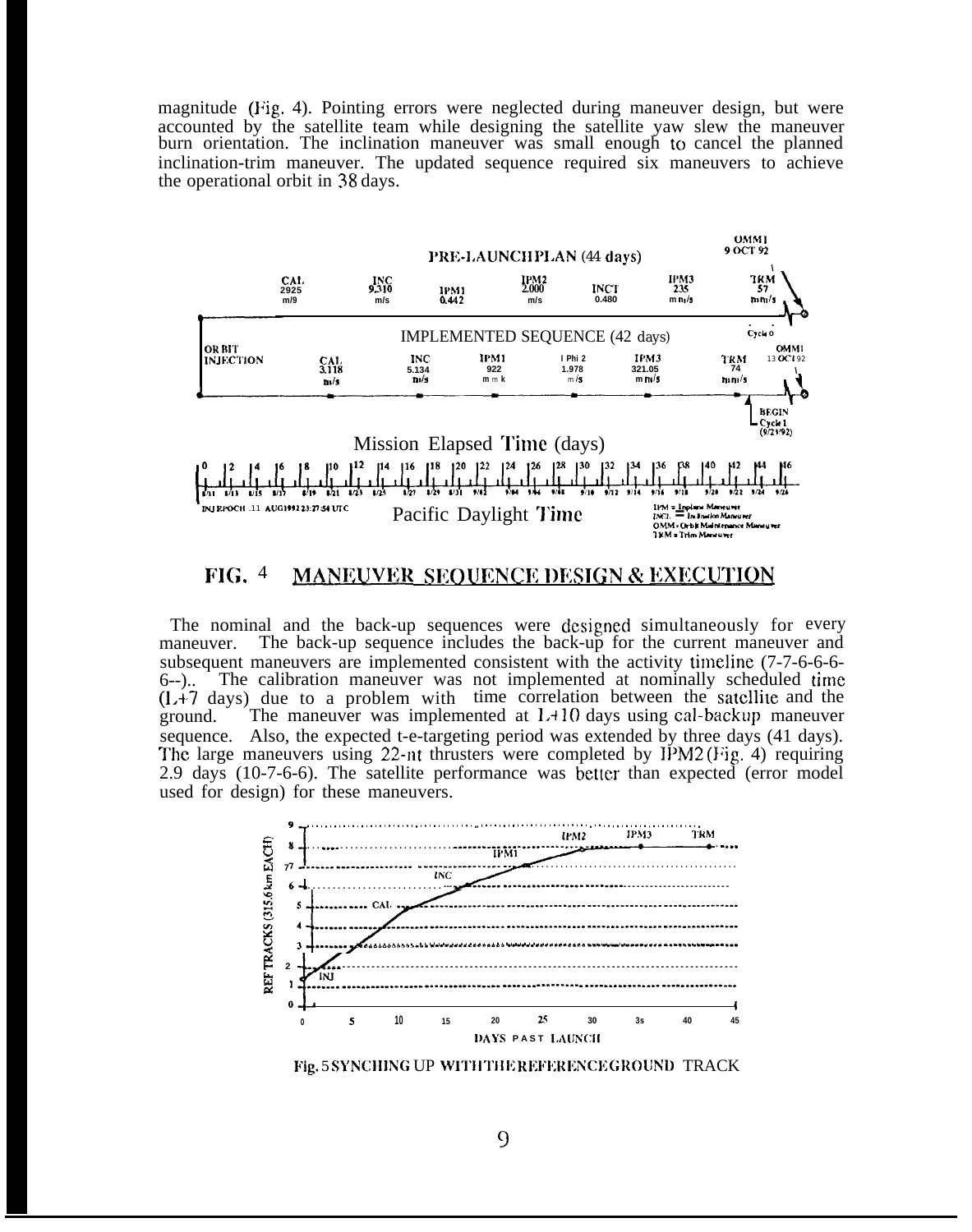

The IPM3 was the first maneuver to be implemented using 1-nt thrusters. The prelaunch execution error model was used to design IPM3 and TRIM maneuvers (Fig. 4). The post-IPM3 results demonstrated that the satellite performance was excellent and the error model used for the design was conservative. The ground track drift was 1.4 km/day and it was clear that TRIM maneuver must be delayed at least by a day so that ground track could enter the control band within few days (5-7 days) after "l'RIM. the TRIM maneuver was implemented 7 days after IPM3. The **Therefore** acquisition sequence was completed by implementing TRIM on September 21, 1992 requiring 44 days after launch to achieve the operational orbit(Fig. 4). The phasing of ground track with the reference grid was also accomplished by that time  $(Fig.$ .5).



The large in-plane maneuvers using 22-nt thrusters reduced the drift rate from 108.08 km/day to  $6.\overline{7}$  km/day (Fig. 6). The last two maneuvers using 1 -nt thruster reduced the drift rate to a near zero value  $(136 \text{ m/day})$ . The inclination maneuver did not contribute to the orbit raising or ground track phasing process. All inplane maneuvers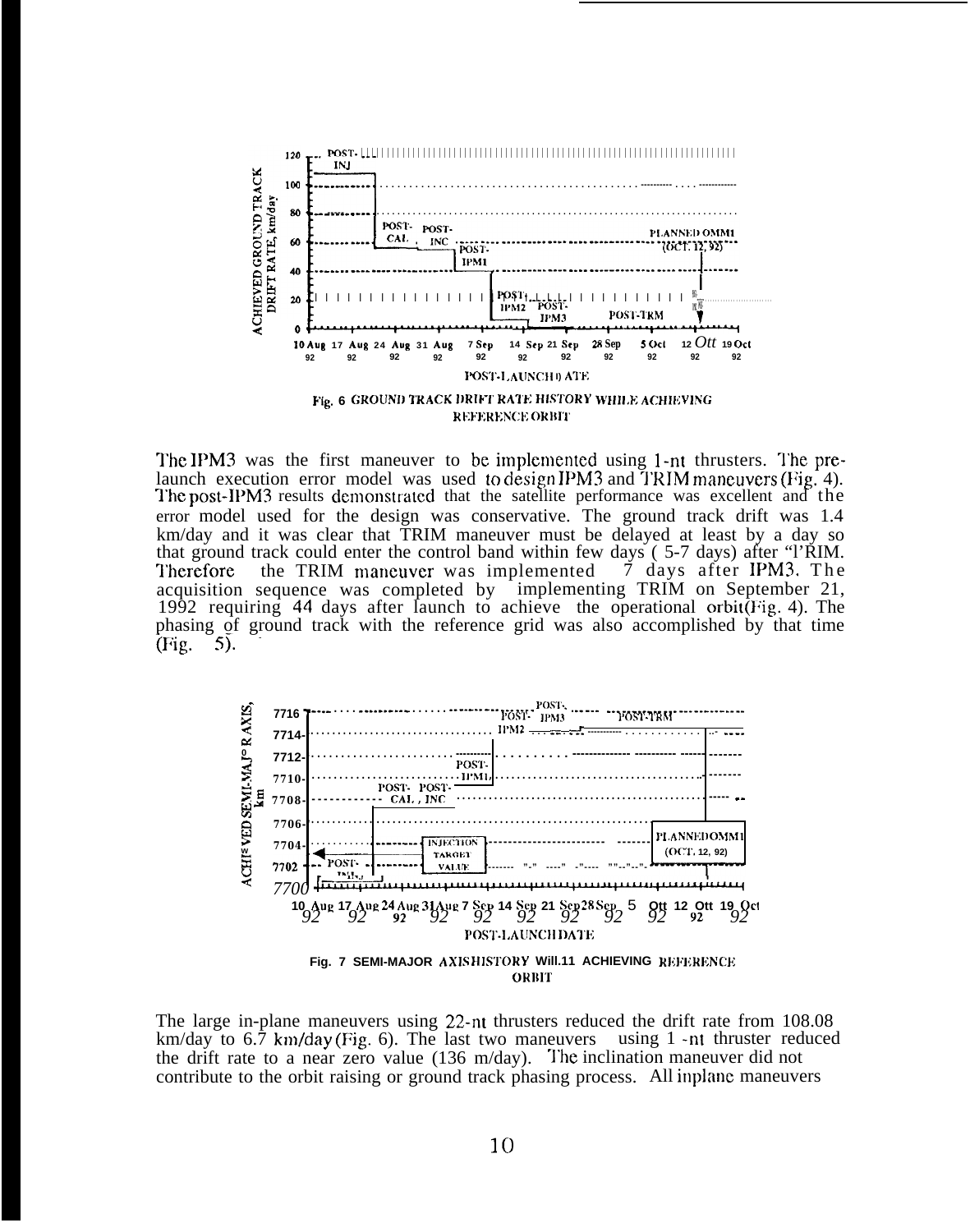were used to raise the semi-major axis (Fig. 7) and to achive the frozen values for e and  $\omega$  (Fig. 8). The orbit was near the operational orbit by IPM2 but IPM3 and TRIM maneuvers were used to refine the semi-major axis and the eccentricity vector and to position the ground track in the control band. The achieved orbit after TRIM maneuver was withen tolerance window box of the operational orbit. (Table 2).



**Table** 2 Achieved Orbit from Orbit Acquisition Maneuver Sequence

| Table 2<br>Achieved Orbit from Orbit Acquisition Maneuver Sequence |              |              |              |                      |  |  |
|--------------------------------------------------------------------|--------------|--------------|--------------|----------------------|--|--|
| <b>Mean Orbital</b>                                                | Reference    | Tolerance    | Achieved     | <b>Difference</b>    |  |  |
| <b>Elements</b>                                                    | <b>Yalue</b> | (plus/minus) | <b>Yaluc</b> | <u>(Ach. - Ref.)</u> |  |  |
|                                                                    |              |              |              |                      |  |  |
| a(km)                                                              | 7714.429     |              | 7714.412     | $-0.017$             |  |  |
| $e\times10^{-6}$                                                   | 95           | 50           | 137          | 42                   |  |  |
| $i^*(deg)$                                                         | 90.0         | 15.0         | 92.3         | 2.3                  |  |  |
| $\omega$ (deg)                                                     | 66.040       | 0.003        | 66.041       | 0.001                |  |  |
|                                                                    |              |              |              |                      |  |  |

.

● Gravity Mean Value

The post-TRIM ground track was about 1.65 km west of the reference track and drifting slowly eastward towards the control band (Fig. 9). The post-TRIM ground track drift rate was adjusted so that it drifted slowly get into the control band and reach its east boundary at the transition of ground track repetition Cycles 2 and 3 on October 12, 1992. The ground track entered the control band on September 26, 1992 and the first Orbit Maintenance Maneuver  $(OMM 1)^4$  was implemented on October 12, 1992 giving the proof of smooth transition from Orbit Acquisition Phase to Orbit Maintenance Phase.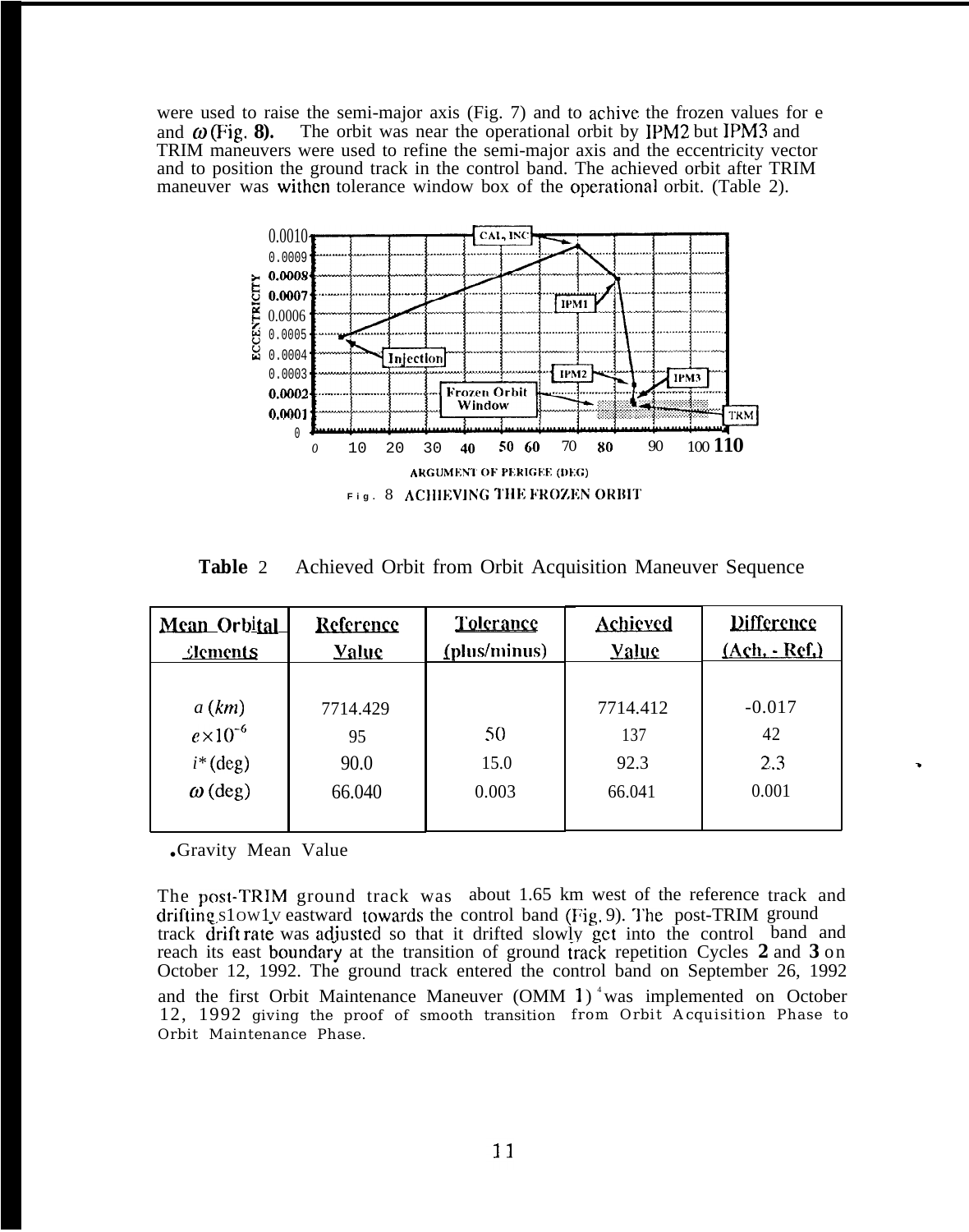

Fig. POST-TRIM GROUND TRACK 9

#### **REFERENCES**

1, TOPEX/POSEIDON Project, "Mission Plan, "Doc. No. 633-321 Rev. C, JPL D-6862 (internal document), August 1991.

2. Bhat, R. S., "TOPEX/POSEIDON Orbit Acquisition Maneuver Design," AAS 91-514, 1991 AAS/AIAA Astrodynamics Specialist Conference, Durango, Colorado August 19-22, 1991.

3. Shapiro, B. E., "TOPEX/POSEIDON Repeat Orbit and Reference Grid JPL IOM No. 314.5-1642, June 22, 1992 (internal document). Definition"

4. Shapiro, B.E., Bhat, R. S., and Frauenholz, R.B., "TOPEX/POSEIDON Ground Track Maintenance Experience, " 1993 AAS/AIAA Astrodynamic Specialist Conference, August 16-19, 1993, Victoria B. C., Canada. (to be published).

5. TOPEX/POSEIDON Project, "Mission and Systems Requirements," Doc. No. 633-103, JPL 1>-5901 (internal document), April 1989.

6. Bhat, R. S., "Execution Error Model for Orbit Maintenance Maneuver Design, " JPL IOM FOS 92-034, October 2, 1992 (internal document).

7. Sanneman, P., "TOPEX/POSEIDON Orbit Adjust Mode Impact of C M and ACS Thruster Failures on **AV** Maneuver Estimation Uncertainty Performance," GNC:TOPEX:90 -079, Fairchild Space, June 1990.